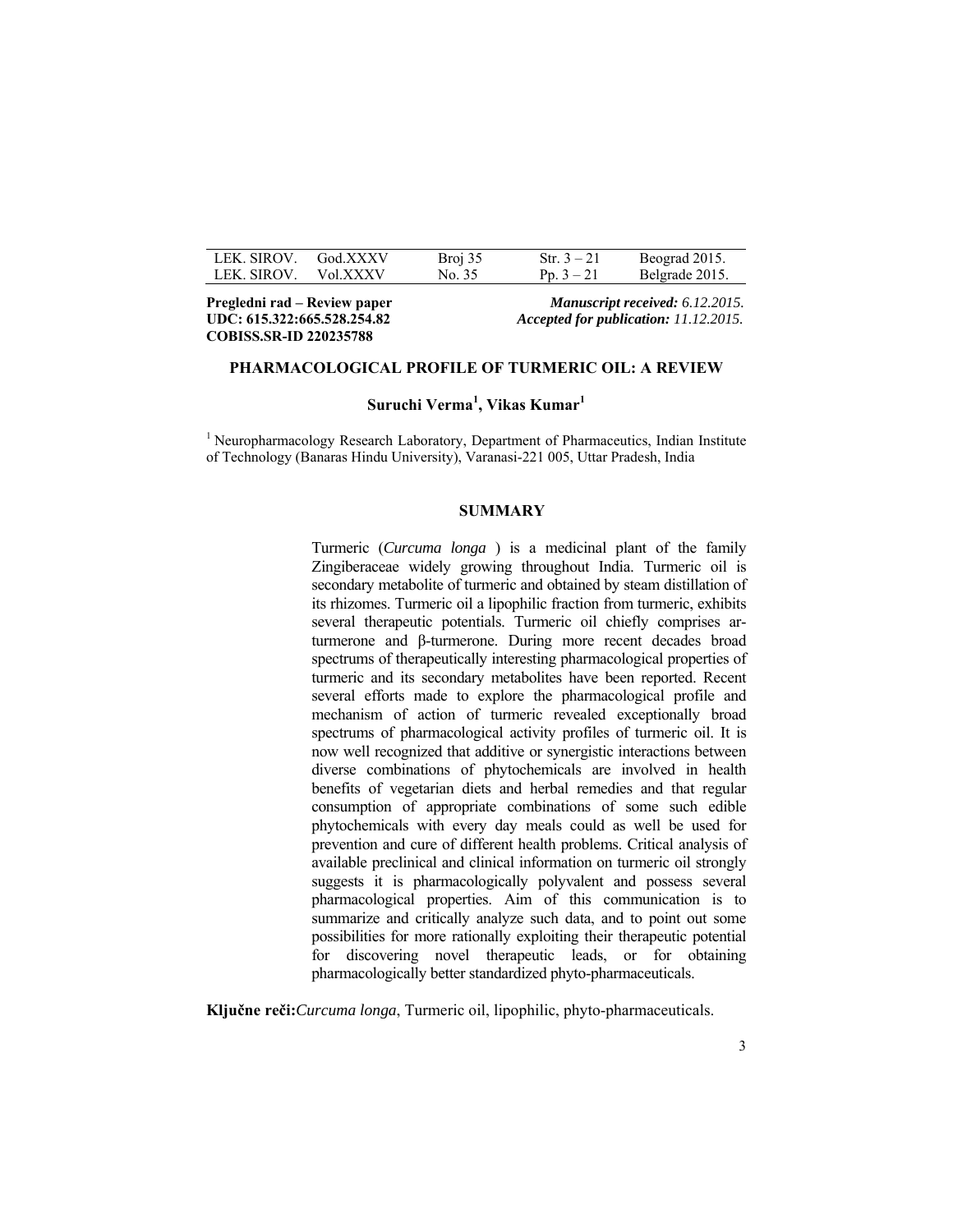## **INTRODUCTION**

Essential oils are complex mixtures of volatile terpenes selected throughout evolution to protect plants from external threats by various means including mimicking endogenous substrates in herbivores. While biologic and potentially medicinal effects of these essential oils are thus to be anticipated, these compounds are often less well studied than other classes of secondary plant metabolites, with polyphenols being a prominent example. Such is the case for turmeric (*Curcuma longa* L., Zingiberaceae), a medicinal botanical whose rhizome contains two major classes of secondary metabolites, the phenolic curcuminoids and the hydrophobic essential oils. Turmeric (*Curcuma longa* L.) is one of the most widely used ancient herbs, which is traditionally used in several Asian countries for several inflammatory, infectious, fungal and viral ailments. Various preparations derived from turmeric display potential therapeutic effects against cancer, pains, stomach upset, ulcer, dysentery and wounds [1]. Turmeric oil is prepared from the rhizome of turmeric by steam distillation [2]. Turmeric oil is different from oleoresin of turmeric where curcuminoids are the major compounds while ar-turmerone is the major constituent of turmeric oil [3]. Several medicinal and pharmacological properties such as antifungal, insect repellent, anti-bacterial, anti-platelet and antimutagenic activities of turmeric oil have been reported [4-6]. Turmeric oil also possess anti-inflammatory, antioxidant, anti-arthritic and antinociceptive properties [7]. It has shown efficacy in neuroprotective activity against cerebral ischemia and attenuation of delayed neuronal death via a caspase dependent pathway [8-10]. The chemopreventive efficacy of turmeric oil has been reported against submucous fibrosis in humans [11]. It also acts against benzo [α] pyrene induced DNA damage *in vitro* in oral mucosa cells [12]. Since turmeric oil is highly lipophilic in nature its accessibility to the brain is facilitated and has been found to be protective against stroke [13]. Thus, further evaluations against various biological activities, fractionation and identification of the mechanism of action prior its therapeutic uses are needed.

Turmeric oil also can improve the bioavailability of curcumin after oral administration in humans [14]. Food and Drug Administration (FDA) approved turmeric oil as food additive mentioned as safe drug. There is considerable evidence that the antioxidants contained in fruits; vegetables and beverages play an important role in the maintenance of health, and in prevention of disease. The safety of synthetic antioxidants, such as butylated hydroxyanisole, butylated hydroxytoluene and propyl gallate, is now under scrutiny [15]. Thus, the food industry is undertaking the rapid development and use of natural antioxidants, especially those of plant origin, to replace synthetic food additives. Among these various kinds of natural substances, essential oils from aromatic and medicinal plants receive particular attention as potential natural agents for food preservation.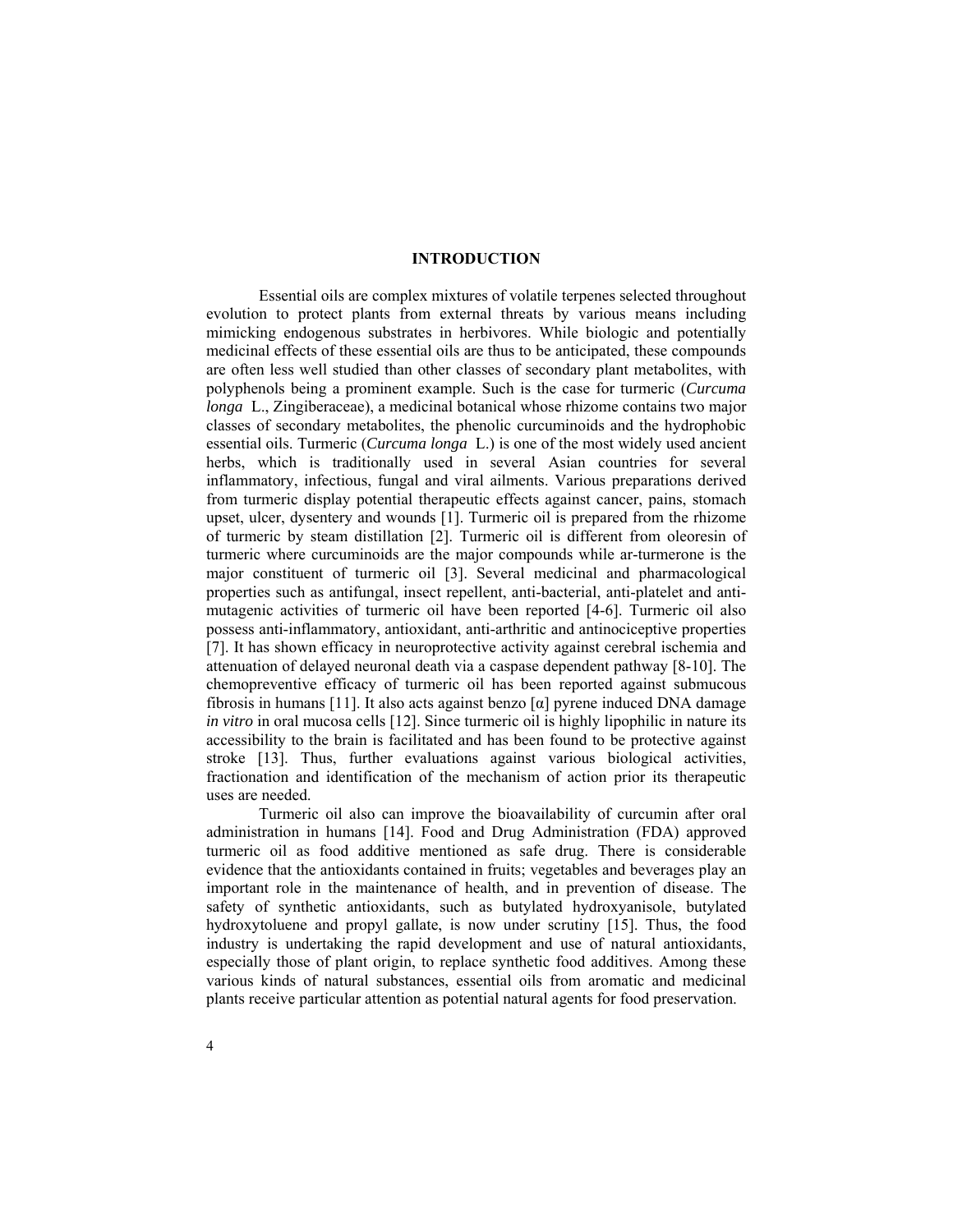Figure 1. Major phytochemical constituents from turmeric oil. Figura 1. Glavne komponente etarskog ulja kurkume.



Moreover, essential oils are proven to have various pharmacological effects, such as spasmolytic, carminative, hepatoprotective, antiviral and anticarcinogenic effects [16]. However, most of the pharmacological activities of turmeric oil have been proved but still efforts are needed to identifying novel therapeutic leads potentially useful for combating comorbid health problems commonly encountered in chronically ill patients. In this communication our current understanding on medicinal phytochemistry of turmeric oil are summarized, and usefulness of its therapeutically interesting pharmacological activity profiles are also pointed out.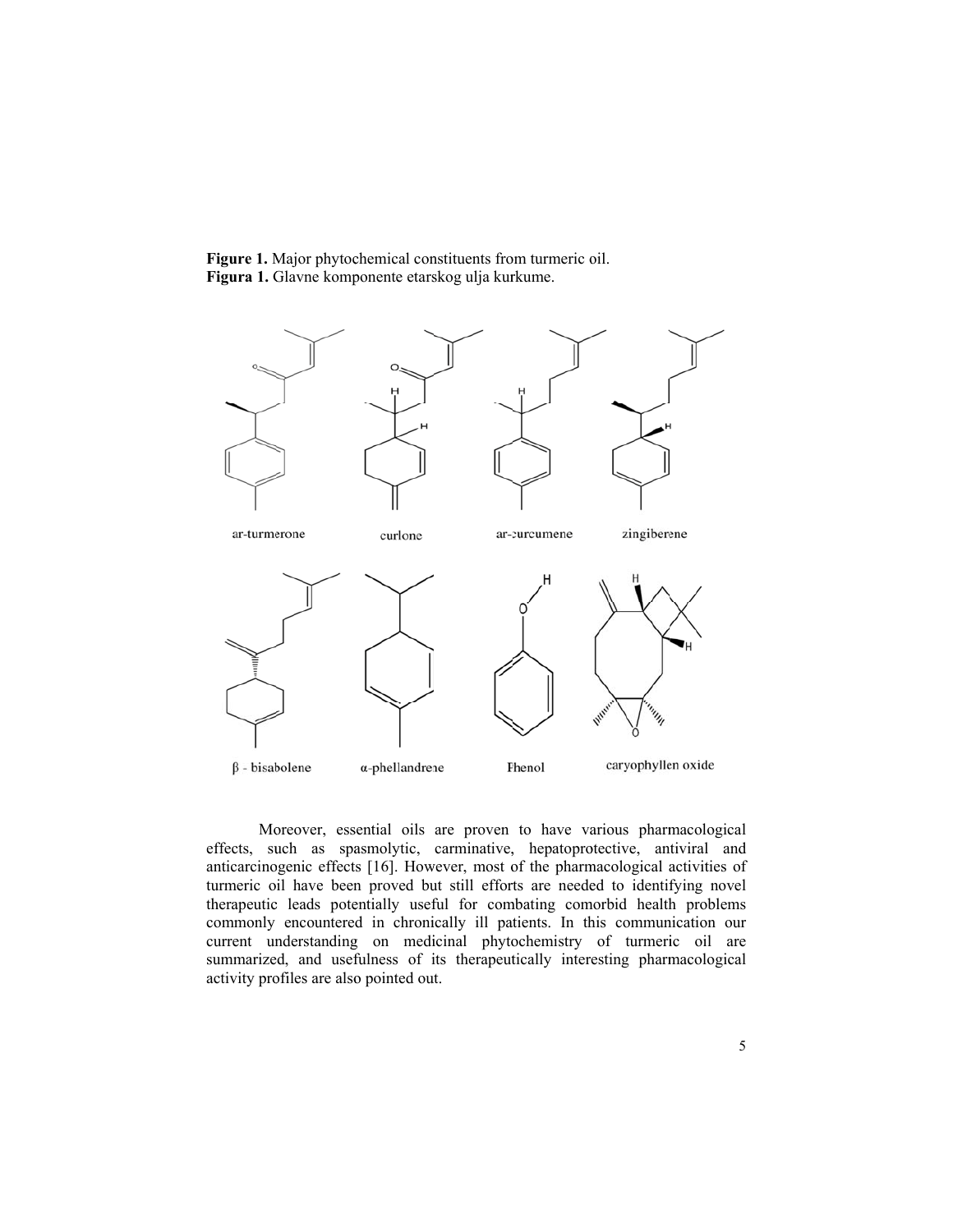## **PHYTOCHEMICAL CONSTITUENTS**

Turmeric oil is isolated by steam distillation from the rhizome of turmeric. The color and appearance of turmeric oil is pale yellow liquid and store at  $4 \degree C$ away from direct light. GC– MS indicate that the main components of turmeric oil are ar-turmerone (61.79%) and curlone (β- turmerone) (12.48%). Other major and minor ingredients in this essential oil are ar-curcumene  $(6.11\%)$ , phenol  $(3.45\%)$ , zingiberene (2.98%), α-sesquiphellandrene (2.81%), 1-ethyl- 4-isobutylbenzene (2.62%), β–bisabolene (1.48%), benzene (1.48%), benzaldehyde (1.44%), 1,2,3,5 tetramethyl-benzene (1.42%), silane (0.84%), and 4-methyl-carbanilonitrile (1.09%) some other constituents are ar-turmerol, caryophyllen oxide, d-3-carene, α-phellandrene (Fig.1) [2, 4, 17].

## **THERAPEUTIC INDICATIONS**

## **Antimutagenic activity**

Reported biologic properties of the multi-component essential oils of turmeric include antimutagenic and anticarcinogenic activity. Turmeric oil showed significant antimutagenic activity against direct acting mutagens such as sodium azide, 4-nitro-O-phenylenediamine and N-methyl- N-nitro N'nitrosoguanine. Turmeric oil is found to have significant antimutagenic effect against mutagen needing metabolic activation such as 2-acetamidoflourene. Turmeric oil significantly inhibited the mutagenicity induced by tobacco extract to Salmonella strain. DMBA and croton oil induced papilloma development in mice was found to be delayed and prevented significantly by turmeric oil application. Moreover, turmeric oil significantly inhibited isoforms of cytochrome p450 (CYP1A1, CYP1A2, CYP2B1/2, CYP2A, CYP2B and CYP3A) enzymes *in vitro*, which are involved in the activation of carcinogens [18]. Some such therapeutically interesting bioactivities of turmeric oil are summarized in Table 1 and Fig. 2.

#### **Neuroprotective activity**

Turmeric oil ameliorates the ischemia induced neurological functional deficits, infarct and edema volumes measured after 24 hrs of ischemia. Immunohistochemical and Western blot analysis demonstrated that the expression of iNOS, cytochrome c and Bax/Bcl-2 were altered after the insult and antagonized by treatment with turmeric oil. Turmeric oil significantly reduces nitrosative stress; it tends to correct the decreased mitochondrial membrane potential and also affects caspase-3 activation [9]. Turmeric oil reduced post-ischemic brain neutrophil infiltration in the ischemic area, controlled tissue nitric oxide levels and the neuronal levels of nitric oxide, peroxynitrite and reactive oxygen species. Double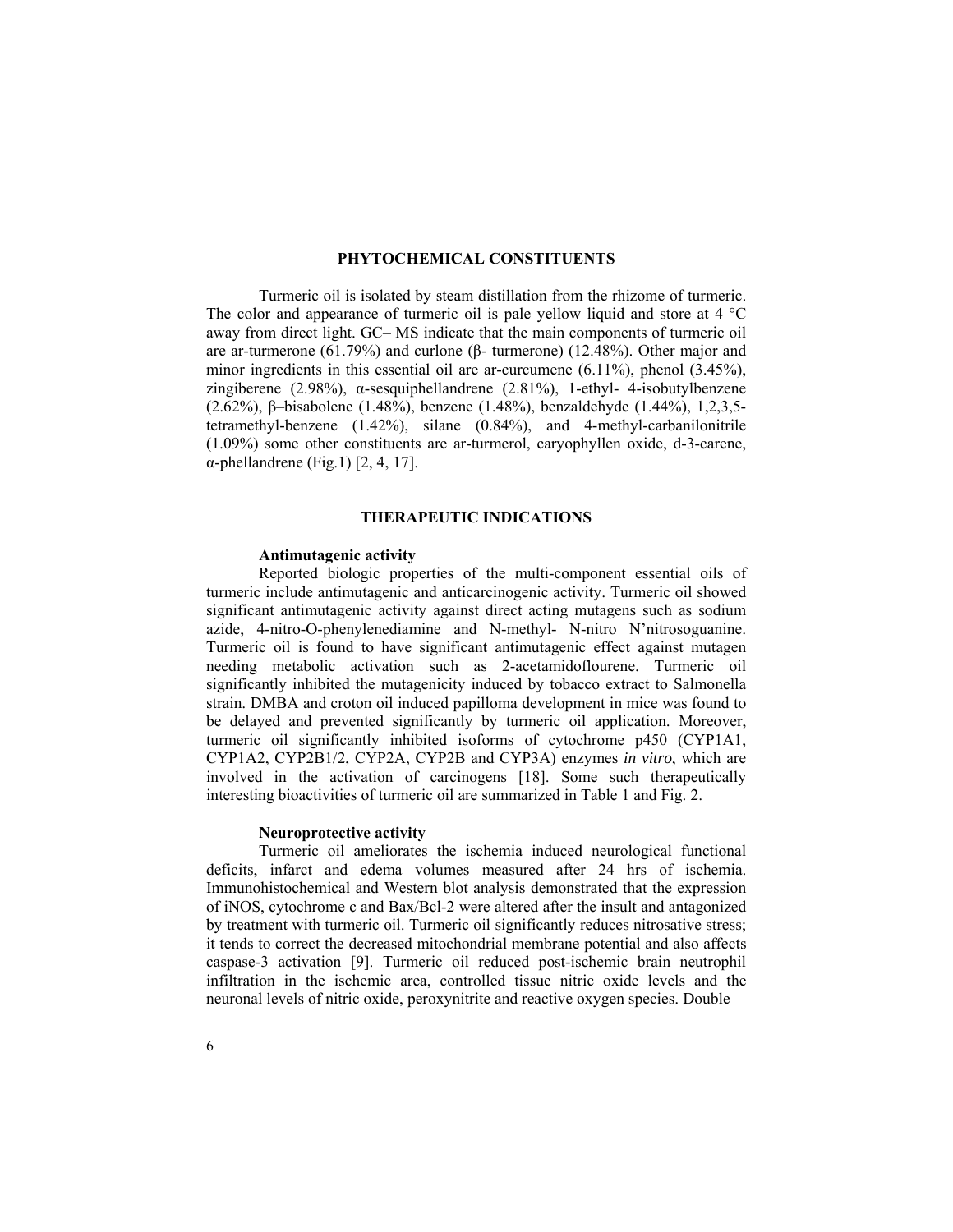| Pharmacological<br>activities       | Dose duration and<br>route of administration                        | <b>References</b>             |
|-------------------------------------|---------------------------------------------------------------------|-------------------------------|
| Anti-inflammatory<br>activity       | 100, 500 & 1000 mg/kg, 5 days, i.p.                                 | $[2]$                         |
| Antioxidant activity                | 100 & 500 mg/kg, 30 days, p.o.                                      | $[2]$                         |
| Antinociception activity            | 100, 500 & 1000 mg/kg, 1 days, i.p.                                 | $\lceil 2 \rceil$             |
| Neuroprotective                     | 250 & 500 mg/kg, 1 day, p.o.                                        | [9, 19]                       |
| Anti-hyperlipidaemic                | 30, 100 & 300 mg/kg, 28 days, p.o.<br>100 & 300 mg/kg, 45 days, p.o | [20, 21]                      |
| Anti atherosclerosis                | 100 & 300 mg/kg, 7 days, p.o.                                       | $[22]$                        |
| Antiarthritic activity              | 56 mg/kg, 10 days, i.p.                                             | $[7]$                         |
| Anti-ischemic                       | 500 mg/kg, 3 days, p.o.                                             | [6]                           |
| Antiplatelets                       | 500 mg/kg, 3 days, p.o.                                             | [6]                           |
| Liver cirrhosis                     | 100, 200 & 500 mg/kg, 2 weeks, i.p.                                 | $\lceil 24 \rceil$            |
| Antifibrosis                        | 100 & 300 mg/kg, 7 days, i.p.                                       | [25]                          |
| Disease modifying<br>activity       | 300 mg/kg, 4 weeks, p.o.                                            | $[23]$                        |
| Cytoprotective                      | 600 mg/kg, 3 months, p.o.                                           | $\lceil 12 \rceil$            |
| Anti-apoptogenic                    | 500 mg/Kg, 5 days, i.p.                                             | [10]                          |
| Antifungal                          | 459 µg/ml in vitro                                                  | $\left\lceil 26 \right\rceil$ |
| Antibacterial activity              | 50, 100 & 200 ppm in vitro                                          | [4]                           |
| Antidermatophytic                   | $312 \mu g/mL$ in vitro                                             | [27]                          |
| Antiaflatoxigenic<br>activity       | $0.01 - 5\%$ (v/v) in vitro                                         | $[28]$                        |
| Chemopreventive                     | 50, 100 and 200 $\mu$ g/ml in vitro                                 | [18]                          |
| Superoxide radical                  | 135 µg/ml in vitro                                                  |                               |
| scavenging activity                 | 22.6-45.27 µg/ml in vitro                                           | [2,29]                        |
| Hydroxyl radical                    | $200 \mu g/ml$ in vitro                                             | [2,29]                        |
| scavenging activity                 | 18.27 µg/ml in vitro                                                |                               |
| Inhibition of lipid<br>peroxidation | 400 μg/ml in vitro                                                  | $[2]$                         |
| <b>DPPH</b> radical                 | 1000 µg/ml in vitro                                                 |                               |
| scavenging activity                 | 14.45 & 16.58 µg/ml in vitro                                        | [2,29]                        |

**Table 1.** Some reported pharmacological activities of Turmeric oil. **Tabela 1.** Publikovani podaci o farmakološkoj aktivnosti etarskog ulja kurkume.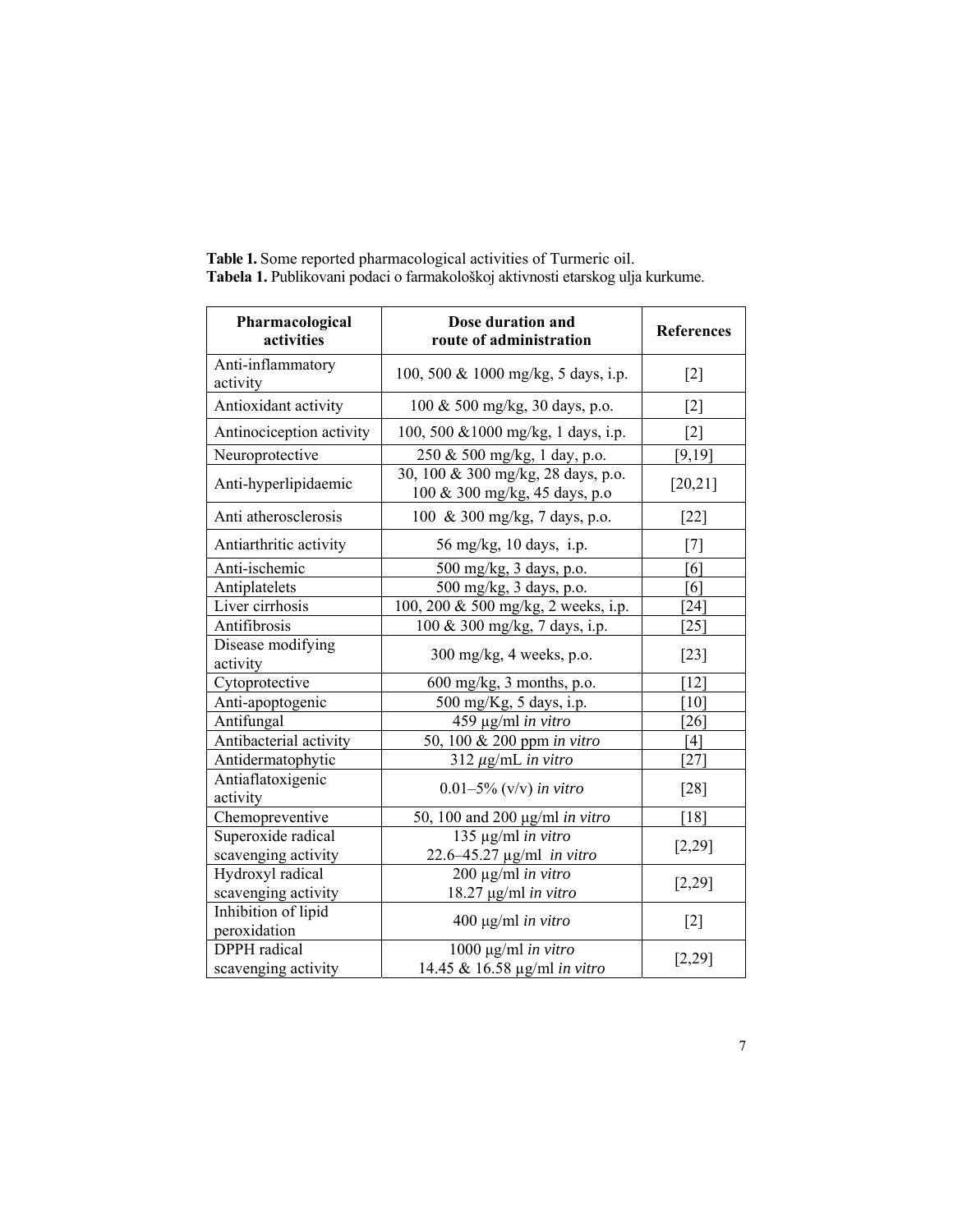immunofluorescence staining analysis and Western immunoblot analysis with turmeric oil treatment showed that the expression of nitric oxide synthase (NOS) isoforms decreased significantly when compared to the untreated ischemia group [19]. It has been also reported that 500 mg/kg turmeric oil dose administration before middle cerebral artery occlusion followed by reflow in rats significantly diminished infarct volume, improved neurological deficit and counteracted oxidative stress. These results suggested that the neuroprotective activity of turmeric oil against cerebral ischemia is associated with its antioxidant activities and further; there is attenuation of delayed neuronal death via a caspase dependent pathway. Such studies confirmed that turmeric oil could be a promising agent not only for the treatment of cerebral stroke, but also for the treatment of other disorders associated with oxidative stress [10].

Figure 2. Some major pharmacological activities of turmeric oil. Figura 2. Glavne farmakološke aktivnosti etarskog ulja kurkume.



#### Anti-hyperlipidaemic activity

Moreover, another study revealed that turmeric oil significantly reduced plasma total cholesterol, low-density lipoprotein cholesterol, triglyceride and free fatty acid and increased high-density lipoprotein cholesterol when compared with the high cholesterol group. Similar group comparisons showed that turmeric oil treatment reduced hepatic cholesterol and oxidative stress and improved liver function [20]. It also markedly elevated the activities of superoxide dismutase and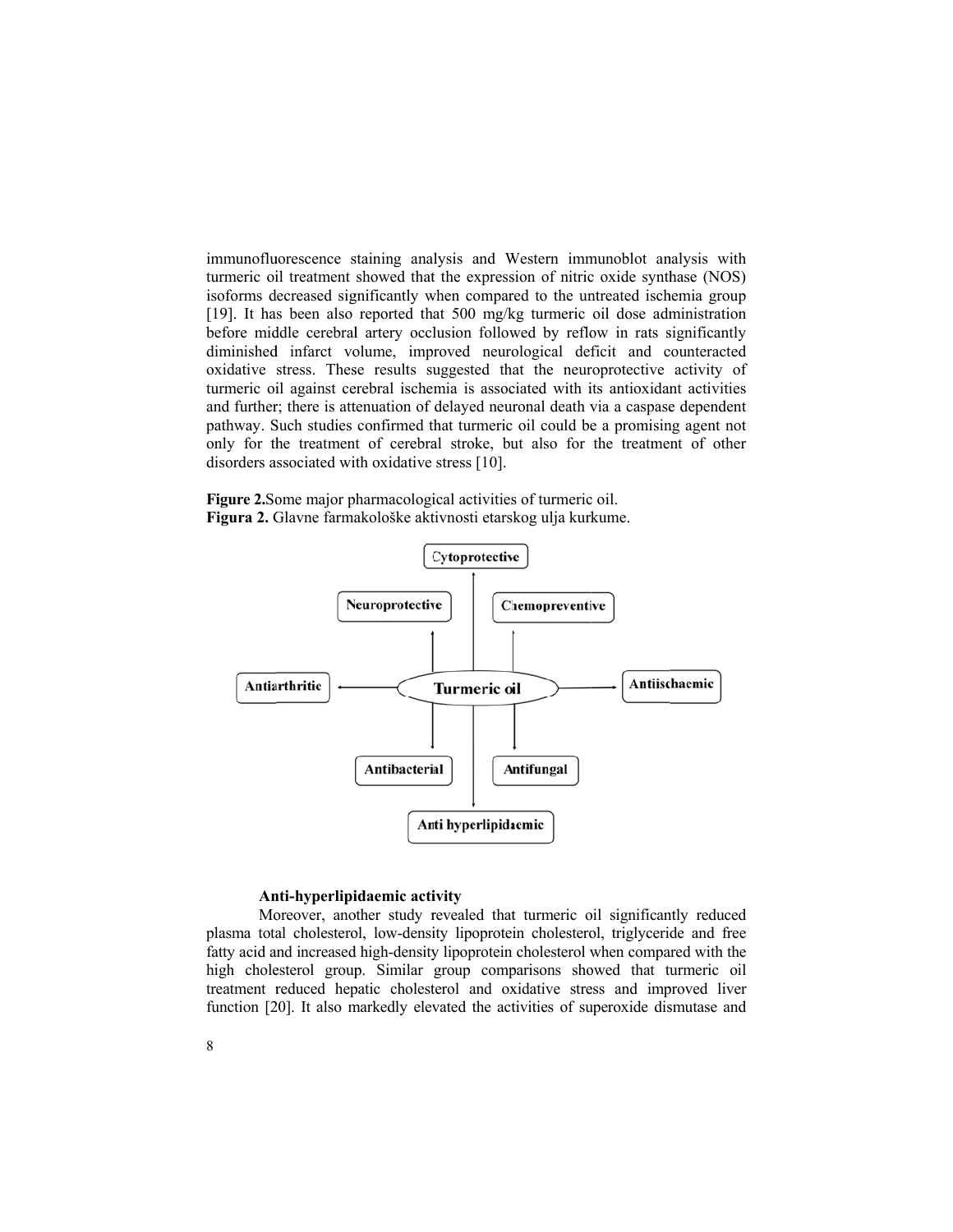glutathione peroxidase and lowered maleic dialdehyde activity, to suppress oxidative reactions. Besides, histological morphology examination showed that turmeric oil also prevented the damage of liver tissues induced by high fat diet [21].

## **Anti atherosclerotic activity**

Turmeric oil attenuates arterial injury-induced accelerated atherosclerosis, inflammation and macrophage foam-cell formation [22]. The administration of turmeric oil suppressed the mRNA expression of TNF- $\alpha$ , IL-1 $\beta$ , IL-6 and IFN- $\gamma$ and increased the expression of TGF-β in peritoneal macrophages. In THP-1 macrophages, turmeric oil supplementation prevented oxidized low density lipoprotein induced production of TNF-α and IL-1β and increased the levels of TGF-β. The above mentioned study shows that turmeric oil attenuates arterial injury-induced accelerated atherosclerosis, inflammation and macrophage foamcell formation.

## **Disease modifying activity**

Turmeric oil treatment in hamsters ameliorated hyperlipidaemia, hyperglycaemia, insulin resistance, oxidative stress, inflammation, endothelial dysfunction, platelet activation, and thrombosis. Turmeric oil treatment also in rats ameliorated hyperglycaemia and hyperinsulinaemia by modulating hepatic expression of sterol regulatory element binding protein 1c, peroxisome proliferator activated receptor gamma co-activator-1α and peroxisome proliferator activated receptor gamma co-activator-1β genes known to be involved in lipid and glucose metabolism. High fructose feeding to rats and hamsters led to the development of insulin resistance, hyperglycaemia, endothelial dysfunction and oxidative stress. Turmeric oil also prevented development of thrombotic complications associated with insulin resistance perhaps by modulating genes involved in lipid and glucose metabolism [23].

## **Anti-arthritic activity**

Another study of turmeric oil explored its anti-arthritic effect in female rats. It dramatically inhibited joint swelling in female rats with streptococcal cell wall induced arthritis. Oral administration of higher dose turmeric oil was nontoxic, but only mildly joint protective. These results do not support the isolated use of turmeric oil for arthritis treatment, but instead, identify potential safety concerns in vertebrates exposed to turmeric oil [7].

#### **Anti-ischemic activity**

Turmeric oil at 500 mg/kg dose was evaluated against myocardial ischemia-reperfusion induced injury in the rat model. Turmeric oil failed to confer protection against cardiac injury, however significant reversal of ADP induced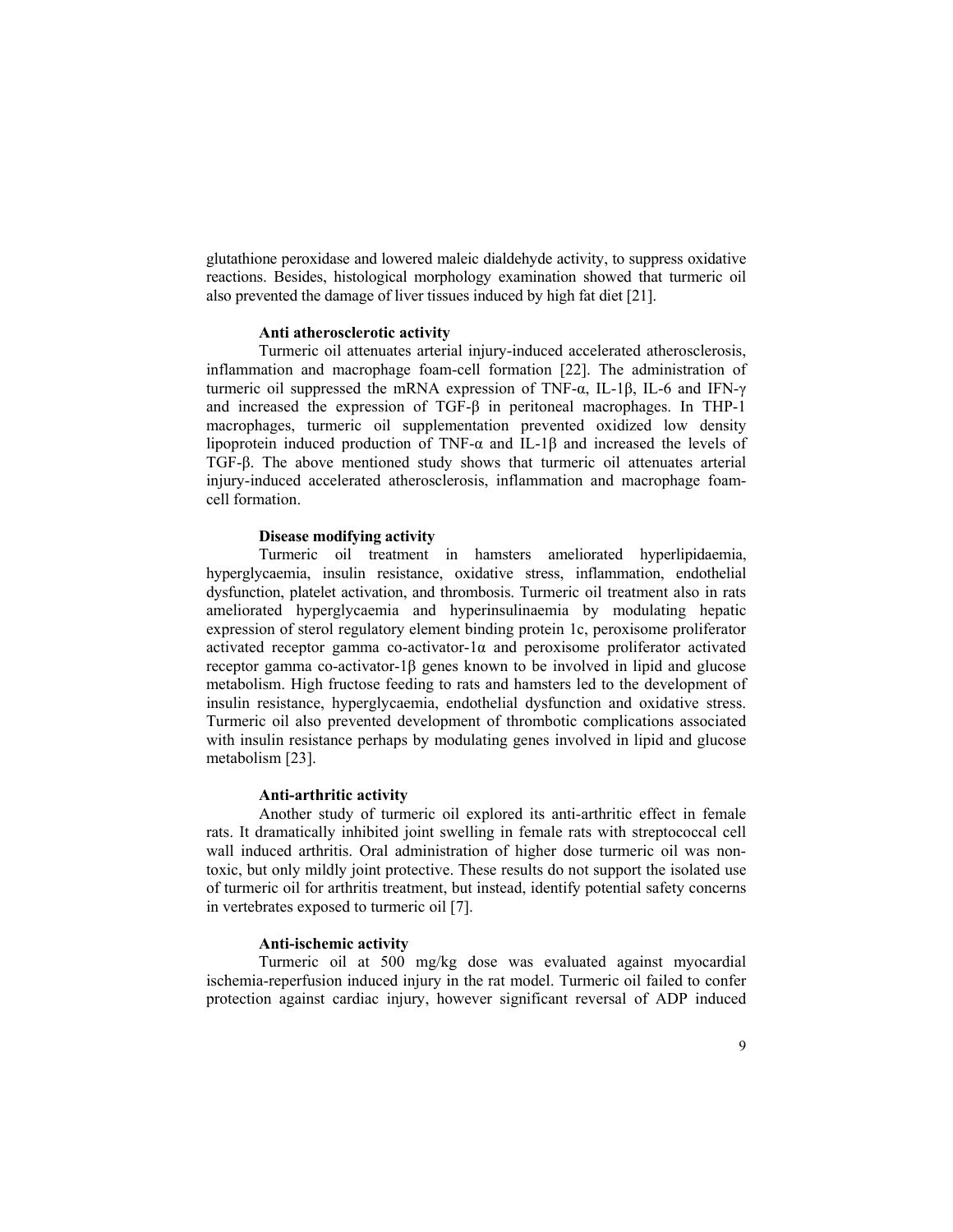platelet aggregation was evident in the same animals. Moreover, collagen and thrombin induced platelet aggregation as well as tyrosine phosphorylation of various proteins in activated platelets was also suppressed. Turmeric oil also offered significant protection against collagen-epinephrine induced thrombo embolism in mice as well as augmented total time to occlusion against FeCl3 induced arterial thrombosis in rats [6].

## **Hepatoprotective activity**

Turmeric oil was found to reverse those changes of serum levels observed in the cirrhotic rats and the 200 mg/kg treated group showed the most obvious reverse tendency with significantly decreased alanine amino transferase, aspartate aminotransferase and increased albumin levels. The results indicated that turmeric oil with the dose of 100 mg/kg could inhibit the activities of CYP450 isoforms CYP2C9 and CYP2D6 *in vivo* in cirrhotic rats, while dose of 400 mg/kg could induce the activity of CYP2C19 [24].

## **Antifibrosis activity**

Turmeric oil also demonstrating protective and anti-fibrosis activities in renal fibrosis. Nuclear magnetic resonance based metabonomics combined with clinical chemistry and histopathology examination were performed to evaluate intervening effects of Turmeric oil on renal interstitial fibrosis rats induced by unilateral ureteral obstruction. The metabolite levels were compared based on integral values of serum 1H NMR spectra from rats on 3, 7, 14, and 28 days after the medicine administration. Time trajectory analysis demonstrated that metabolic profiles of the agent treated rats were restored to control levels after 7 days of dosage. The results confirmed that the agent would be an effective anti-fibrosis medicine in a time-dependent manner, especially in early renal fibrosis stage. The results of some other study substantiated that turmeric oil administration can ameliorate renal fibrosis symptoms by inhibiting some metabolic pathways, including lipids metabolism, glycolysis and methylamine metabolism [25].

#### **Antidermatophytic activity**

Turmeric oil was studied against fifteen isolates of dermatophytes, four isolates of pathogenic molds and six isolates of yeasts. The inhibitory activity of turmeric oil was tested in Trichophyton-induced dermatophytosis in guinea pigs. The results showed that all 15 isolates of dermatophytes could be inhibited by turmeric oil at dilutions of 1:40-1:320. The other four isolates of pathogenic fungi were inhibited by turmeric oil at dilutions of 1:40-1:80. In the experimental animals, turmeric oil (dilution 1:80) was applied by dermal application on the 7th day following dermatophytosis induction with Trichophyton rubrum. An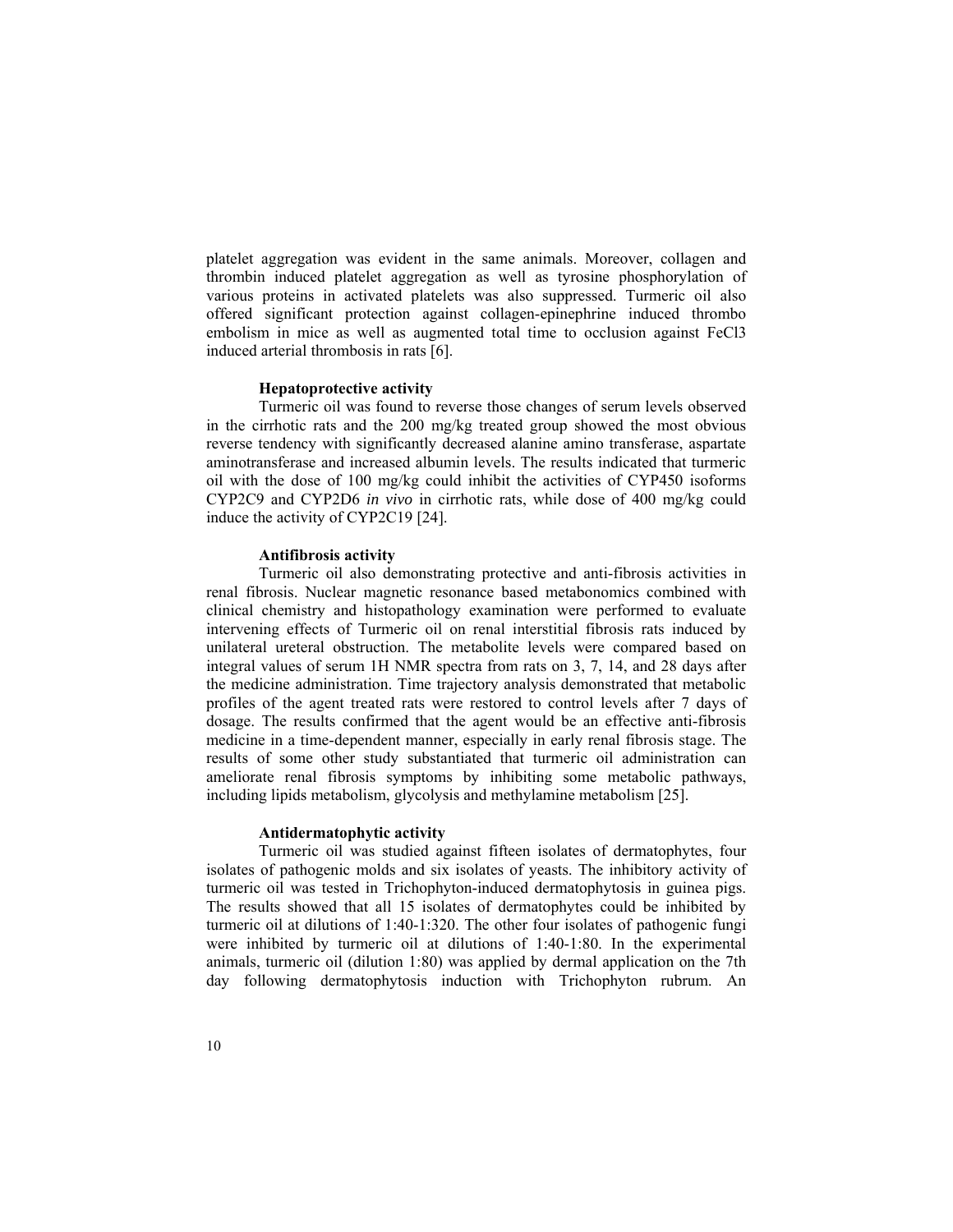improvement in lesions was observed in 2-5 days and the lesions disappeared 6-7 days after the application of turmeric oil [26].

#### **Antibacterial activity**

The mother liquor after isolation of curcumin from oleoresin contains approximately 40% oil. The oil was extracted from the mother liquor using hexane and the hexane extract was separated into three fractions using silica gel column chromatography. These fractions were tested for antibacterial activity by pour plate method against Bacillus cereus, Bacillus coagulans, Bacillus subtilis, Staphylococcus aureus, Escherichia coli, and Pseudomonas aeruginosa. Fraction eluted with 5% ethyl acetate in hexane was found to be most active fraction for the antibacterial activity [4].

#### **Antifungal activity**

Some previous studies on turmeric oil reported effective antifungal activity against dermatophytes, a group of fungi that causes skin diseases. In mentioned study turmeric creams containing 6 and 10% w/w turmeric oil were prepared and tested against clinical strains of dermatophytes using broth dilution technique. Minimum fungicidal concentrations of turmeric creams were found to be 312  $\mu$ g/mL. Ar-turmerone, a major compound separated from turmeric oil, promoted more effective antidermatophytic activity with the MICs of 1.56–6.25  $\mu$ g/mL, compared to  $3.90 - 7.81 \mu g/mL$  of standard ketoconazole. The results indicated that turmeric oil in the cream was suitable to be formulated as antidermatophytic preparation [27].Some other pharmacological properties of ar-turmerone are summarized in Table 2.

**Table 2.** Some reported pharmacological activities of ar-turmerone. **Tabela 2.** Publikovani podaci o farmakološkoj aktivnosti ar-turmerona.

| Pharmacological<br>activities | Dose, duration and<br>route of administration                 | <b>References</b> |
|-------------------------------|---------------------------------------------------------------|-------------------|
| Antidepressant                | 2.5 and 5.0 mg/kg, 7 days, p.o.                               | 34 I              |
| Antiepileptic                 | 50 mg/kg, single dose, i.p.                                   | [39]              |
| Antidermatophytic             | 1.56-6.25 $\mu$ g/ml in vitro                                 | 27 I              |
| Antitumor activity            | 200 and 300 mg/kg, 10 days, p.o.<br>20-50 $\mu$ g/ml in vitro | [30, 40]          |
| Antidiabetic                  | 20-100 mg/kg, 4 weeks, p.o.                                   | 321               |
| Antiplatelet activity         | 10 and 100 $\mu$ g/ml <i>in vitro</i>                         | 33                |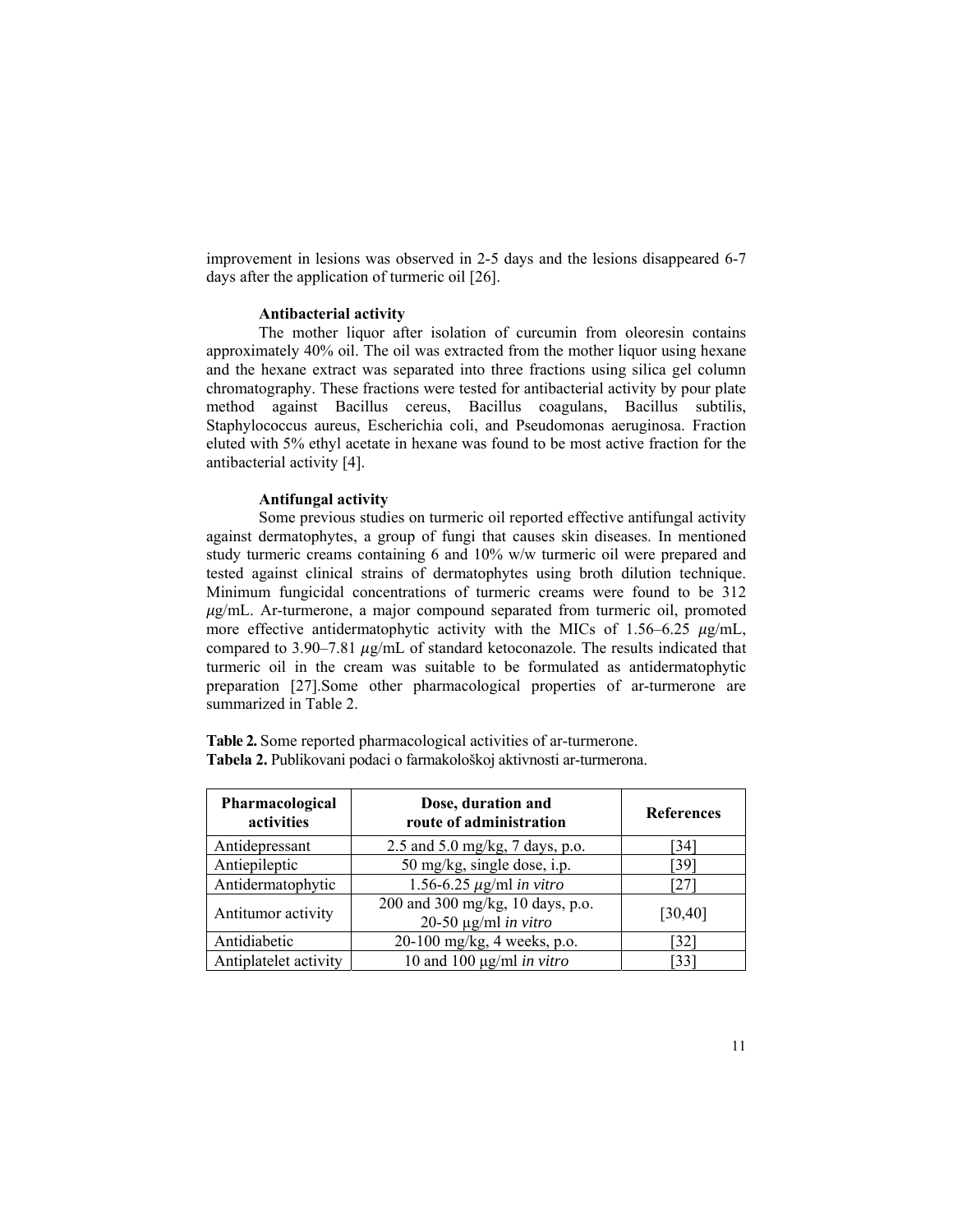#### **Antiaflatoxigenic activity**

Aflatoxins are highly toxic, mutagenic, teratogenic and carcinogenic mycotoxins. Consumption of aflatoxin contaminated food and commodities possess serious hazards to the health of humans and animals. Turmeric oil also contains the antiaflatoxigenic activities. According to mentioned report medium tests were prepared with the turmeric oil at concentrations varied from 0.01% to 5.0%. All doses of the essential oil of the plant interfered with mycotoxin production. Turmeric oil significantly inhibited the production of aflatoxins; the 0.5% level had a greater than 96% inhibitory effect. The levels of aflatoxin B1 production were found to be 1.0 µg/mL, for the samples treated with the turmeric oil at a concentration of 0.5% [28].

## **Antioxidant activity**

The antioxidant activity of the oil was evaluated by using 2, 2- diphenyl-1 picrylhydrazyl (DPPH) and superoxide radical-scavenging assays. The oil showed potent DPPH radical-scavenging activity ( $IC_{50} = 14.45 \text{ µg/ml}$ ), which was higher than butylated hydroxyanisole (IC<sub>50</sub> = 18.27 µg/ml). The results indicate that the turmeric oil could serve as an important bio-resource of antioxidants for using in the food industries [29]. In an another study turmeric oil was found to have *in vitro* antioxidant activity and  $IC_{50}$  for scavenging superoxides, hydroxyl radicals, and lipid peroxidation were 135 μg/ml, 200 μg/ml, and 400 μg/ml, respectively. The ferricreducing activity for 50 μg of turmeric essential oil was found to be 5 mM. Intraperitoneal administration of oil was found to inhibit PMA-induced superoxide radicals elicited by macrophages. However, oral administration of turmeric oil for one month to mice significantly increased superoxide dismutase, glutathione, and glutathione reductase enzyme levels in blood and glutathione-S-transferase and superoxide dismutase enzymes in liver [2]. Therefore, results demonstrated that turmeric oil could be use for potential health benefits as it is potent antioxidant in nature.

## **Antiapoptic activity**

Major constituent of turmeric oil ar-turmerone found to be antiapoptic in nature. It inhibited the increase in the number of white blood cells, which normally increase by the injection of lymphoblast cells, or P388D1, and increased lymphocyte percentage compared to the control. Tumor inhibi-tion rate in the ar-turmerone treated group was 11.79%, and the apoptosis indexes of the control and ar-turmerone were  $4.22 \pm 1.02$  and  $5.45 \pm 1.46$  respectively [30]. It shown that ar-turmerone has a repressive effect on P388D1 lymphocytic leukemia. It is also suggested that this protective effect of ar-turmerone from P388D1 lymphocytic leukemia resulted from the increased activity of tumor immunogenicity through increased T-lymphokine production and increased percentage of lymphocytes. Another report based on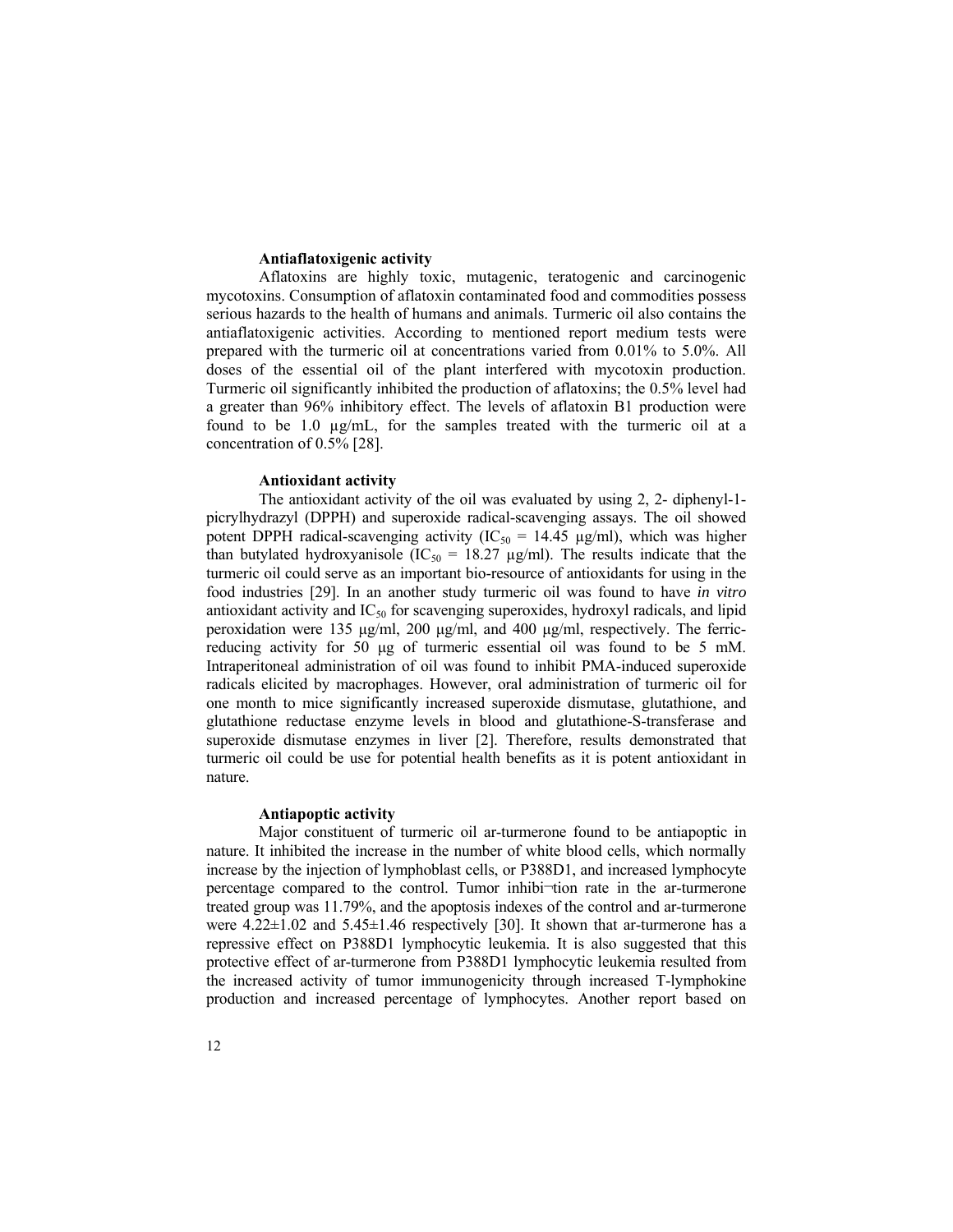pharmacological profile of ar-turmerone, the major compound present in turmeric oil also shown to exhibit its anticancer properties [31].

### **Anti hyperglycemic activity**

It has been reported in elsewhere, that turmeric extracts were obtained by ethanol extraction (E-ext) to yield curcuminoids and sesquiterpenoids, hexane extraction (H-ext) to yield sesquiterpenoids, and ethanol extraction from hexaneextraction residue (HE-ext) to yield curcuminoids. The control group was fed a basal diet, while the other groups were fed a diet containing 0.1 or 0.5 g of H-ext or HEext/100 g of diet or 0.2 or 1.0 g of E-ext/100 g of diet for 4 weeks. Although blood glucose levels in the control group significantly increased after 4 weeks, feeding of 0.2 or 1.0 g of E-ext, 0.5 g of H-ext, and 0.5 g of HE-ext/100 g of diet suppressed the significant increase in blood glucose levels. Furthermore, E-ext stimulated human adipocyte differentiation and these turmeric extracts had human peroxisome proliferator-activated receptor-γ (PPAR- γ) ligand-binding activity in a GAL4- PPAR- γ chimera assay. Also, curcumin, demethoxycurcumin, bisdemethoxycurcumin, and ar-turmerone had PPAR- γ ligand-binding activity. These results indicate that both curcuminoids and sesquiterpenoids in turmeric exhibit hypoglycemic effects via PPAR-  $\gamma$  activation as one of the mechanisms, and suggest that E-ext including curcuminoids and sesquiterpenoids has the additive or synergistic effects of both components [32].

## **Antiplatelet activity**

The active constituent from turmeric oil was isolated and characterized as ar-turmerone by various spectral analyses. At 50% inhibitory concentration  $(IC_{50})$ value, ar-turmerone was effective in inhibiting platelet aggregation induced by collagen (IC<sub>50</sub> 14.4  $\mu$ M) and arachidonic acid (IC<sub>50</sub>43.6  $\mu$ M). However, arturmerone had no effect on platelet activating factor or thrombin induced platelet aggregation. In comparison, ar-turmerone was significantly more potent platelet inhibitor than aspirin against platelet aggregation induced by collagen. These results suggested that ar-turmerone could be useful as a lead compound for inhibiting platelet aggregation induced by collagen and arachidonic acid [33].

#### **Antidepressant and Immunostimulant activity**

Ar-turmerone has been also reported as antidepressant agent as at oral dose of 2.5, and 5.0 mg/kg, significantly reduced the immobility time of mice in both the forced swim test and tail suspension test, but it did not significantly affect the ambulatory and total movements of mice. In addition, ar-turmerone decreased the corticosterone level in the blood while it increased the levels of 5-HT in cortex, striatum, hippocampus, and hypothalamus, the level of NE in striatum and hippocampus, the levels of 3-methoxy-4-hydroxyphenylethylglycol (MHPG) and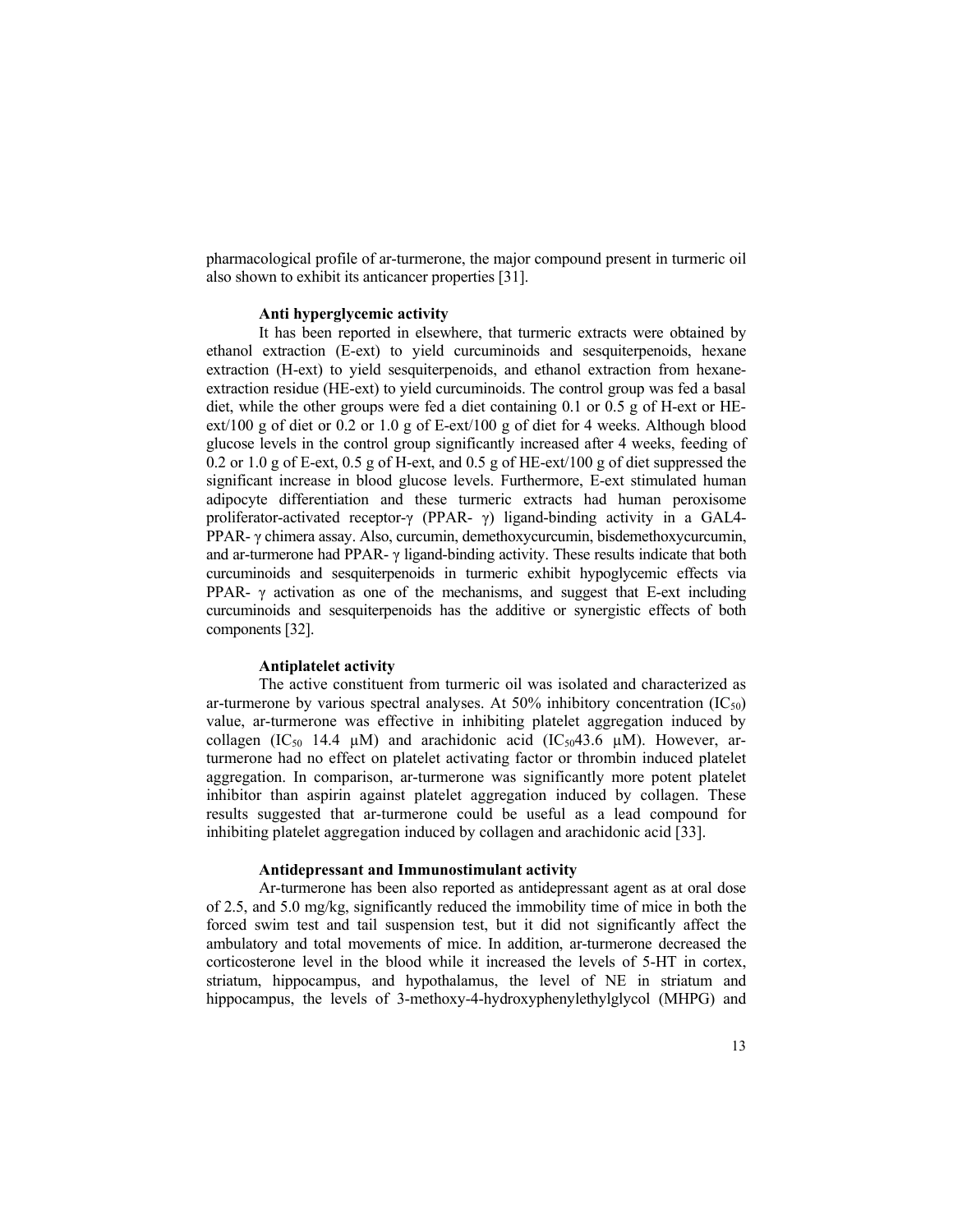dihydroxyphenylacetic acid (DOPAC) in hypothalamus, the level of 5 hydroxyindoleacetic acid in striatum, and the level of DA in striatum, hippocampus, and hypothalamus. Ar-turmerone also decreased the activity of MAO-A in the frontal cortex and hippocampus of mouse brain [34]. Aromatic turmerone (Ar-turmerone) was shown to have immunostimulating activities in human peripheral blood mononuclear cells by stimulation of peripheral blood mononuclear cells proliferation and cytokine production. It also activated caspase cascade by a significant decrease of procaspases-3, 8 and 9 [35].

## **CLINICAL STUDIES**

Oral submucous fibrosis, a chronic disease characterized by fibrosis of oral mucosa, is a premalignant condition carrying a high risk of malignant transformation. *In vitro* studies on the effect of turmeric oil and turmeric oleoresin on the incidence of micronuclei in lymphocytes from normal healthy subjects showed that the test compounds did not cause any increase in the number of micronuclei as compared with those found in untreated controls. Further it was observed that all three compounds offered protection against benzo $[\alpha]$ pyrene induced increase in micronuclei in circulating lymphocytes. In subsequent studies, patients suffering from oral submucous fibrosis were given a total oral dose of turmeric oil (600 mg TO mixed with 3 g TE/day), turmeric oleoresin (600 mg  $+$  3 g TE/day) and 3 g turmeric extract/day as a control for 3 months. It was observed that all three treatment modalities decreased the number of micronucleated cells both in exfoliated oral mucosal cells and in circulating lymphocytes. Turmeric oleoresin was found to be more effective in reducing the number of micronuclei in oral mucosal cells but in circulating lymphocytes the decrease in micronuclei was comparable in all three groups [12]. This is another clinical study which was carried out to evaluate the efficacy of curcumin capsule and turmeric oil in patient with oral sobmucous fibrosis both clinically and histopathologically to compare them with conventional chemopreventive treatment. After treatment and follow up statistically significant improvement was observed in clinical sign and symptoms of patient treated with curcumin capsule and turmeric oil when compared to those with multinal. Positive changes were also observed in the histopathological examination after treatment with curcumin capsule and turmeric oil [11].

## **BIOAVAILABILITY**

It has been reported that turmeric oil enhances the bioavailability of curcumin in human (BCM-95) as well as clinical study is ongoing to assess the efficacy and safety of BCM-95 in oral premalignant lesions as well as cervical cancers [14]. The major ingredient of turmeric oil determined by GC/MS is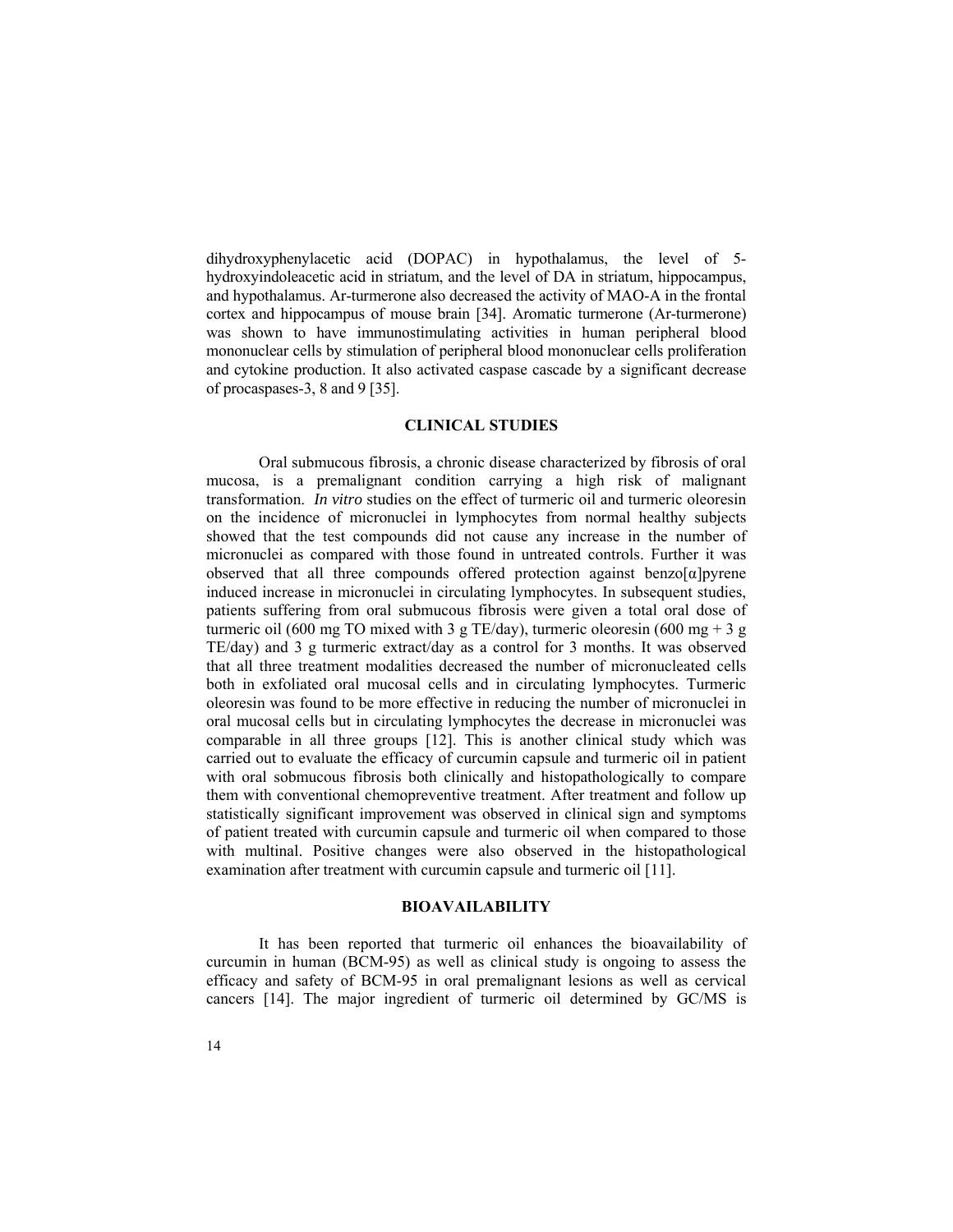reported to be ar-turmerone and its bioavailability was reported to be 13% [2, 5]. Such results indicate that turmeric oil has a significant medicinal value which has not been exploited yet. The effects of turmerones on curcumin transport were evaluated in human intestinal epithelial Caco-2 cells. The roles of turmerones on Pglycoprotein (P-gp) activities and mRNA expression were also evaluated. Results showed that in the presence of  $\alpha$ -turmerone and ar-turmerone, the amount of curcumin transported into the Caco-2 cells was significantly increased. αturmerone and verapamil (P-gp inhibitor) significantly inhibited the efflux of rhodamine-123 and digoxin via inhibited the activity of P-gp. It is interesting that aromatic turmerone significantly increased the rhodamine-123 efflux and Pgp (MDR1 gene) mRNA expression levels. The presence of turmerones did affect the absorption of curcumin *in vitro*. These findings suggest the potential use of turmeric extract (including curcumin and turmerones), rather than curcumin alone, for treating diseases. In conclusion, the transport of curcumin in Caco-2 cell monolayers could be enhanced in the presence of turmerones, which were isolated from turmeric crude extract. The two turmerones showed opposite effects on P-gp activities: aromatic turmerone inhibited the P-gp activities, whereas  $\alpha$ - turmerone enhanced P-gp activities as well as up-regulated MDR1, MRP2 and BCRP expressions in Caco-2 cells. These findings supported the use of turmeric extract (including curcumin and turmerones), other than curcumin alone in cancer patients, especially those with colorectal cancers [36]. In view of the long term administration required for cancer prevention a Phase I clinical trial of turmeric oil was conducted to study the safety and tolerance of turmeric oil in volunteers for a period of 3 months. Nine healthy volunteers were tested for haemoglobin, blood counts, liver and kidney functions, bleeding and clotting time and serum electrolytes initially and at 1 and 3 months of treatment. They were administered 0.6 ml of turmeric oil three times a day for 1 month and 1 ml in 3 divided doses for 2 months. The acute tolerability study on Day 1 was conducted in a Clinical Pharmacology day care Unit. Volunteers were daily supervised for turmeric oil intake as well as for any side effects throughout the study period. There was no clinical, haematological, renal or hepatic-toxicity of turmeric oil. In view of the potential for reversing oral submucous fibrosis, a precancerous condition for oral cancer, turmeric oil has been recommended directly for a Phase II trial in patients [37].

## **TOXICITY**

Some studies reported that turmeric oil is safe even at high dose. Food and Drug Administration (FDA) approved turmeric oil usage as food additive and is listed as Generally Recognized As Safe (GRAS), while the FDAs GRAS list does not include the dosage of turmeric oil. Turmeric oil is usually used in aroma therapy and the recommended dose is 1–2 drops/day. Acute administration of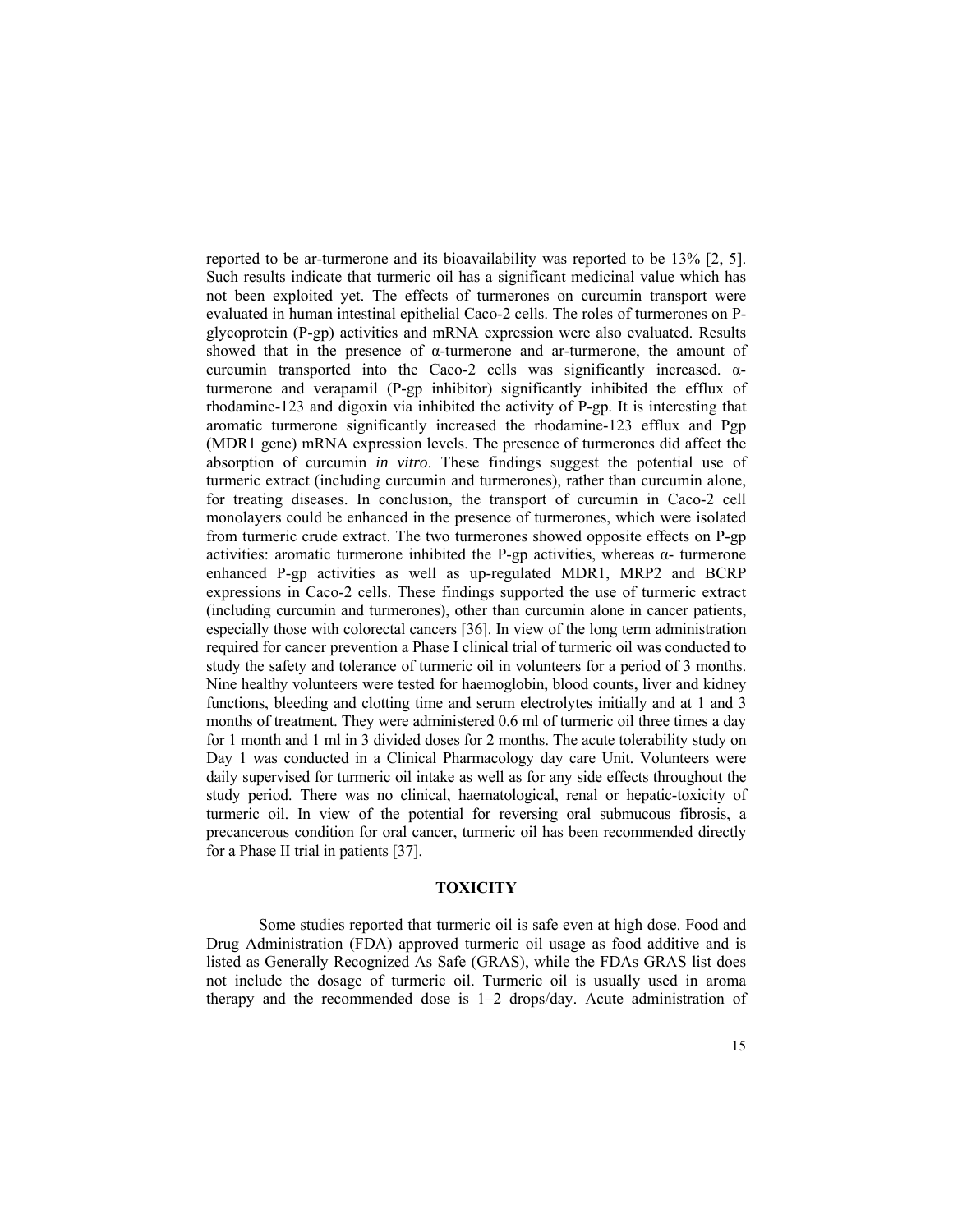turmeric oil was done as single dose up to 5 g of turmeric oil per kg body weight and subchronic toxicity study for thirteen weeks was done by daily oral administration of turmeric oil at doses 0.1, 0.25 and 0.5 g/kg body weight in wistar rats. There were not found any mortality, adverse clinical signs or changes in body weight, water and food consumption during acute as well as subchronic toxicity studies. Indicators of hepatic function such as aspartate aminotransferase, alanine amino transferase and alkaline phosphatase were unchanged in treated animals compared to untreated animals. Oral administration of turmeric oil for 13 weeks did not alter total cholesterol, triglycerides, and markers of renal function, serum electrolyte parameters and histopathology of tissues. Turmeric oil did not produce any mutagenicity to Salmonella typhimurium TA-98, TA-100, TA-102 and TA-1535 with or without metabolic activation. Administration of turmeric oil to rats (1 g/kg b.wt.) for 14 days did not produce any chromosome aberration or micronuclei in rat bone marrow cells and did not produce any DNA damage as seen by comet assay confirming the non toxicity of turmeric oil. Anti-arthritic evaluation of turmeric oil in mice was carried out at doses of 560 mg/kg body weight [7]. Turmeric oil (0.1–3 mg/plate) did not produce any revertants during Ames test, indicating that there was no significant dose related mutagenicity of the turmeric oil either with or without metabolic activation. Genotoxic substances are potentially known to be mutagenic or carcinogenic. Exposure of cells to genotoxic substances damage chromosomes of the mitotic spindle leading to the formation of micronuclei. Genotoxic studies of turmeric oil such as micronuclei formation, chromosomal aberrations and genomic DNA damage analysis by comet assay have revealed that there was no genotoxic effect after 2 weeks oral administration of 1 g/kg body weight turmeric oil [38].

## **CONCLUSION**

As like many other medicinal plants turmeric also produces structurally and functionally diverse bioactive secondary plant metabolites, not all of which can be extracted by a single solvent or extraction procedure. Moreover, therapeutically interesting bioactivity profile of a given plant extract is not only a resultant of the combined effects of all bioactive ingredients present in it, but also depends on its treatment regimen used to define its activity profile. Complexities arising from these facts clearly indicate that translation of traditional knowledge on medicinal uses of turmeric or of any other medicinal plant, in terms of modern medical sciences is possible only when the plant is considered as a whole, and its diverse types of extracts are tested in a battery of therapy relevant animal models. Hereupon, we have paid attention to the pharmacological activity profiles of the turmeric oil. Turmeric oil contains several interesting pharmacological activities. Due to lipophilic in nature it also facilitates the transportation of curcuminoids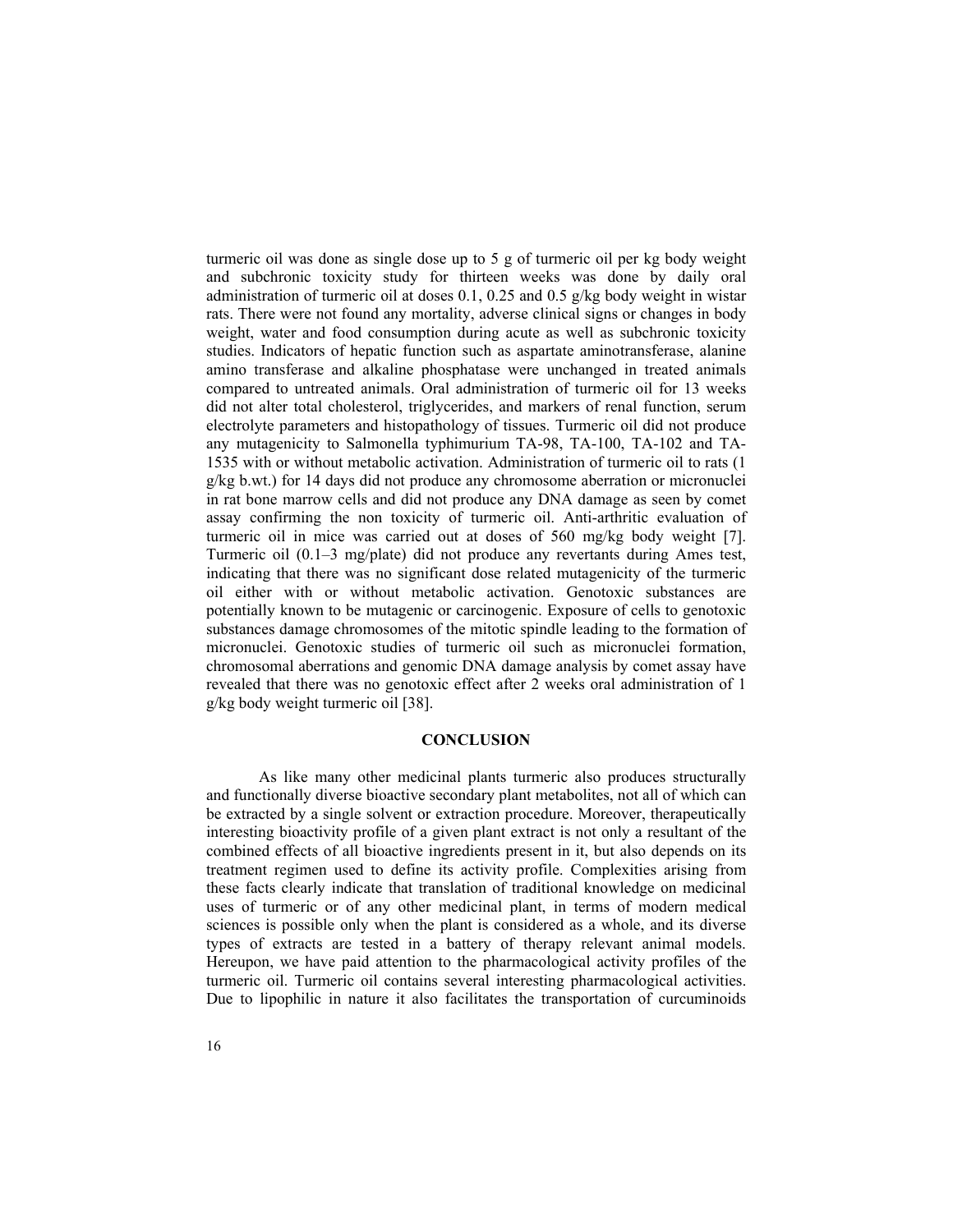across the membrane and increases its bioavailability. Several reports confirms the fact that turmeric oil is safe even at it high dose. Even then turmeric oil is not explored as potent therapeutic agent. It is now well established that all chronic diseases or illnesses, always causes mental health problems, and that bi directional interactions between mental health problems and physical health is a common feature of almost all socioeconomically important health problems. Unfortunately, even today, modern medicinal phytochemists and pharmacologists pay little attention to these facts and continue to explore traditionally known medicinal plants as sources for structurally and functionally novel therapeutic lead molecules only. Lessons learned and experiences gained from extensive efforts made since decades strongly suggest that turmeric oil could be a valuable and potential therapeutic agent.

## **ACKNOWLEDGEMENT**

Suruchi Verma graciously acknowledged the Department of Science and Technology, New Delhi, Government of India, for awarding INSPIRE Fellowship (IF131112).

## **LITERATURA**

- 1. Singh S (2007). From exotic spice to modern drug? Cell. 130: 765-768.
- 2. Liju VB., Jeena K., Kuttan R (2011). An evaluation of antioxidant, antiinflammatory, and antinociceptive activities of essential oil from *Curcuma longa*. L. Indian Journal of Pharmacology, **43**(5): 526–531.
- 3. Sacchetti G., Maietti S., Muzzoli M., Scaglianti M., Manfredini S., Radice M (2005). Comparative evaluation of 11 essential oils of different origins as functional antioxidants, antiradicals and antimicrobials in foods. Food Chemistry, **91**(4): 621- 632.
- 4. Negi PS., Jayaprakasha GK., Jagan Mohan RL, Sakariah KK (1999). Antibacterial activity of turmeric oil: a byproduct from curcumin manufacture. Journal of Agricultural and Food Chemistry, **47**(10): 4297–4300.
- 5. Jayaprakasha GK, Jena, B.S., Negi, P.S., Sakariah, K.K., 2002. Evaluation of antioxidant activities and antimutagenicity of turmeric oil: a byproduct from Curcumin production. Zeitschrift für Naturforschung C, **57**(9): 828–835.
- 6. Prakash P., Misra A., Surin WR., Jain M., Bhatta RS., Pal R., Barthwal MK., Dikshit M (2011). Anti-platelet effects of curcuma oil in experimental models of myocardial ischemia-reperfusion and thrombosis. Thrombosis Research, **127**(2): 111-118.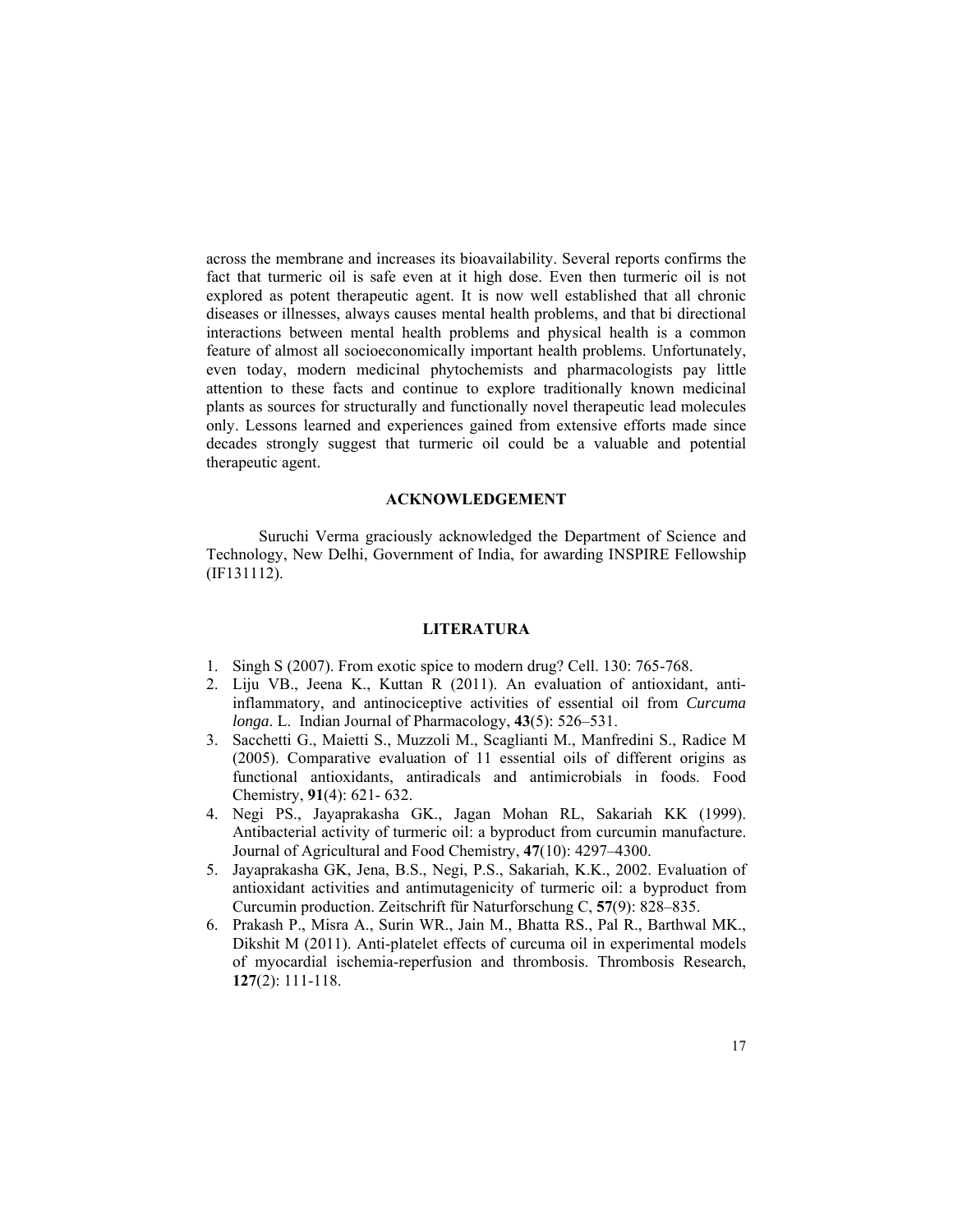- 7. Funk JL., Frye JB., Oyarzo JN., Zhang H., Timmermann MN (2010). Anti-Arthritic effects and toxicity of the essential oils of turmeric (*Curcuma longa* L). Journal of Agricultural and Food Chemistry, **58**(2): 842-849.
- 8. Jain V., Prasad V., Pal R., Singh S (2007). Standardization and stability studies of neuroprotective lipid soluble fraction obtained from Curcuma longa. Journal of Pharmaceutical and Biomedical Analysis, **44**(5): 1079-1086.
- 9. Dohare P., Garg P., Sharma U., Jagannathan NR., Ray M (2008a). Neuroprotective efficacy and therapeutic window of curcuma oil: in rat embolic stroke model. BMC Complementary and Alternative Medicine, **8**:55.
- 10. Rathore P., Dohare P., Varma S., Ray A., Sharma U., Jagannathan NR., Ray M (2008). Curcuma oil: reduces early accumulation of oxidative product and is antiapoptogenic in transient focal ischemia in rat brain. Neurochemical Research, **33**(9):1672-1682.
- 11. Das DA., Balan A., Sreelatha, KT (2010). Comparative study of the efficacy of curcumin and turmeric oil as chemopreventive agents in oral submucous fibrosis: a clinical and histopathological evaluation. Journal of Indian Academy of Oral Medicine & Radiology, **22**: 88-92.
- 12. Hastak K., Lubri N., Jakhi SD., More C., John A., Ghaisas SD., Bhide SV (1997). Effect of turmeric oil and turmeric oleoresin on cytogenetic damage in patients suffering from oral submucous fibrosis. Cancer Letters, **116**: 265-269.
- 13. Ray MPR., Singh S., Khanna NM (2006). Herbal medicaments for the treatment of neurocerebrovascular disorders. http://www.freepatentsonline.com/6991814.html.
- 14. Antony B., Merina B., Iyer VS., Judy N., Lennertz K., Joyal S (2008). A pilot crossover study to evaluate human oral bioavailability of BCM-95 CG (Biocurcumax), a novel bioenhanced preparation of curcumin. Indian Journal of Pharmaceutical Sciences, **70**(4): 445-449.
- 15. Sasaki YF., Kawaguchi S., Kamaya A., Ohshita M., Kabasawa K., Iwama K., Taniguchi K., Tsuda S (2002). The comet assay with 8 mouse organs: results with 39 currently used food additives. Mutation Research, **519**: 103-119.
- 16. Bowles EJ (2004). The Chemistry of Aromatherapeutic Oils, third ed. Allen and Unwin Academic, Crows Nest, NSW.
- 17. Singh S., Bhawani S., Sathpathy R., Kumar S., Enketeswara S., Nayak S (2011). Chemical composition of turmeric oil (*Curcuma longa* L.) and its antimicrobial activity against eye infecting pathogens. Journal of Essential Oil Research, **23**(6): 11-18.
- 18. Liju VB., Jeena K., Kuttan R (2014). Chemopreventive activity of turmeric essential oil and mechanisms of Action.Asian Pacific Journal of Cancer Prevention*,* **15**(16): 6575-6580.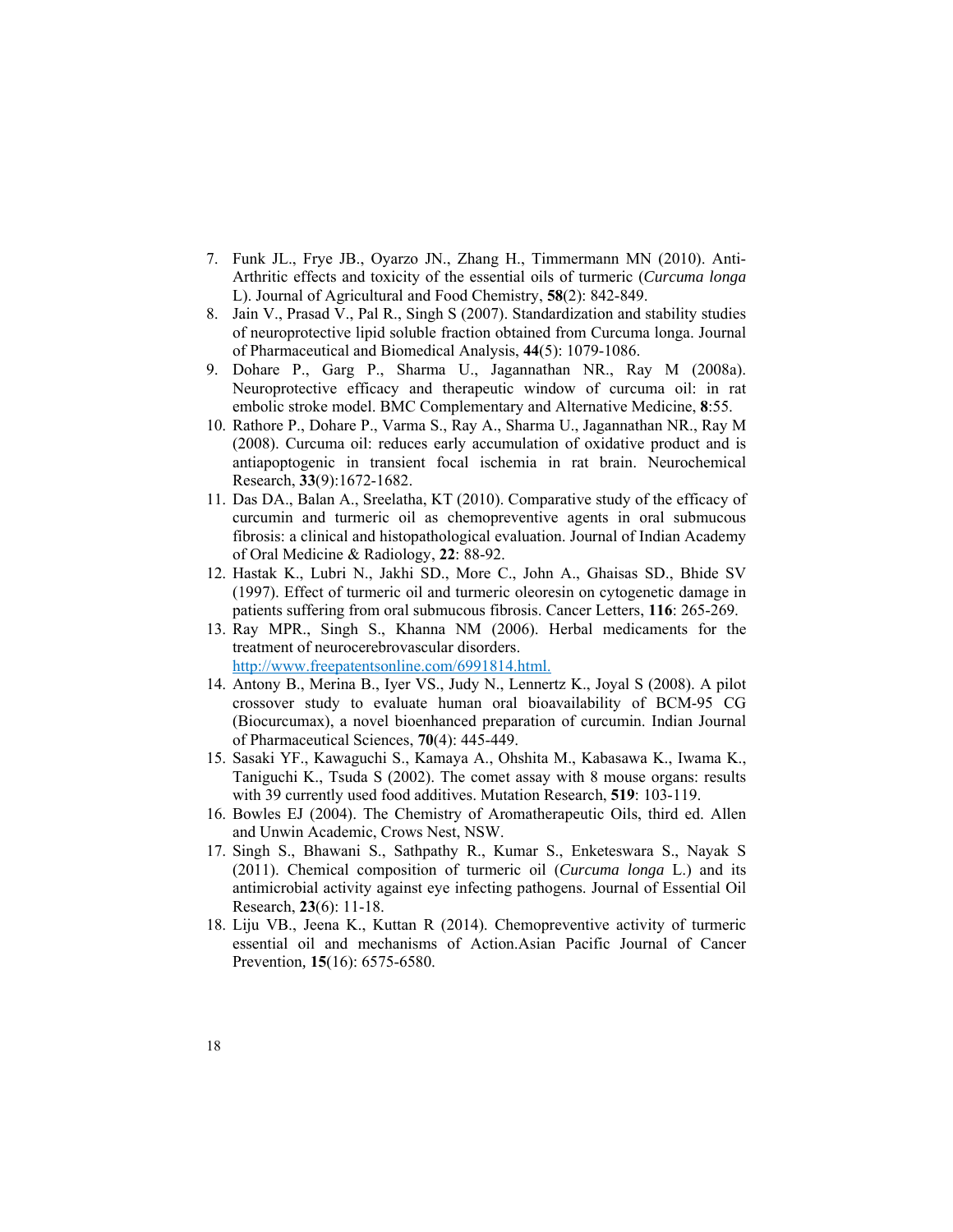- 19. Dohare P., Varma S., Ray M (2008b). Curcuma oil modulates the nitric oxide system response to cerebral ischemia/reperfusion injury. Nitric Oxide, **19**(1): 1- 11.
- 20. Singh V, Jain M, Misra A, Khanna V, Rana M., Prakash P., Malasoni R et al., (2013). Curcuma oil ameliorates hyperlipidaemia and associated deleterious effects in golden Syrian hamsters. British Journal of Nutrition, **110**:437-446.
- 21. Ling J., Wei B., Lv G., Ji H., S Li (2012). Anti-hyperlipidaemic and antioxidant effects of turmeric oil in hyperlipidaemic rats. Food Chemistry, **130**: 229-235.
- 22. Singh V., Rana M., Jain M., Singh N., Naqvi A., Malasoni R., Dwivedi AK et al. (2014). Curcuma oil attenuates accelerated atherosclerosis and macrophage foam-cell formation by modulating genes involved in plaque stability, lipid homeostasis and inflammation. British Journal of Nutrition, **113**:100-113.
- 23. Singh V., Jain M., Misra A ., Khanna V., Prakash P., Malasoni R., Dwivedi AK et al., (2015). Curcuma oil ameliorates insulin resistance & associated thrombotic complications in hamster & rat. Indian Journal of Medical Research, **141**:823-832.
- 24. Cheng JJ., YangLW., Lin JL., Dai GX., Zhu JY (2014).Effects of zedoary turmeric oil on Nai-Bin P450 activities in rats with liver cirrhosis induced by thioacetamide.International Journal of Clinical and Experimental Pathology, **7**(11):7854-7862.
- 25. Zhao L., Zhang H., Yang Y., Zheng Y., Dong M, Wang Y, Bai G et al. (2014). Serum Metabonomic analysis of protective effects of *Curcuma aromatica* oil on renal fibrosis rats. PLoS ONE, **29**: 9(9):e108678. doi:10.1371/journal.pone.0108678.
- 26. Aplsarlyakul A., Vanittanakom N,. Buddhasukh D (1995). Antifungal activity of turmeric oil extracted from *Curcuma longa* (Zingiberaceae). Journal of Ethnopharmacology, **49**:163-169.
- 27. Mukda J., Wuthi M., Gritsanapan W (2013). Antidermatophytic Properties of *Ar*-Turmerone, Turmeric Oil, and *Curcuma longa* Preparations. Hindawi Publishing Corporation ISRN Dermatology, Article ID 250597, 1-3.
- 28. Ferreira FD., Kemmelmeier C., Arroteia CC., Costa CL., Mallmann CA., Janeiro V., Ferreira FM, et al. (2013). Inhibitory effect of the essential oil of *Curcuma longa* L. and curcumin on aflatoxin production by *Aspergillus flavus*  Link. Food Chemistry, **136**:789-793.
- 29. Reza SM., Rahman AA., Sattar MA., Rahman MO., Fida HM (2010). Essential oil composition and antioxidant activities of *Curcuma aromatica* Salisb. Food and Chemical Toxicology, **48**: 1757-1760.
- 30. Kim D., Suh Y., Lee H., Lee Y (2013). Immune activation and antitumor response of ar-turmerone on P388D1 lymphoblast cell implanted tumors. International Journal of Molecular Medicine, **31**: 386-392.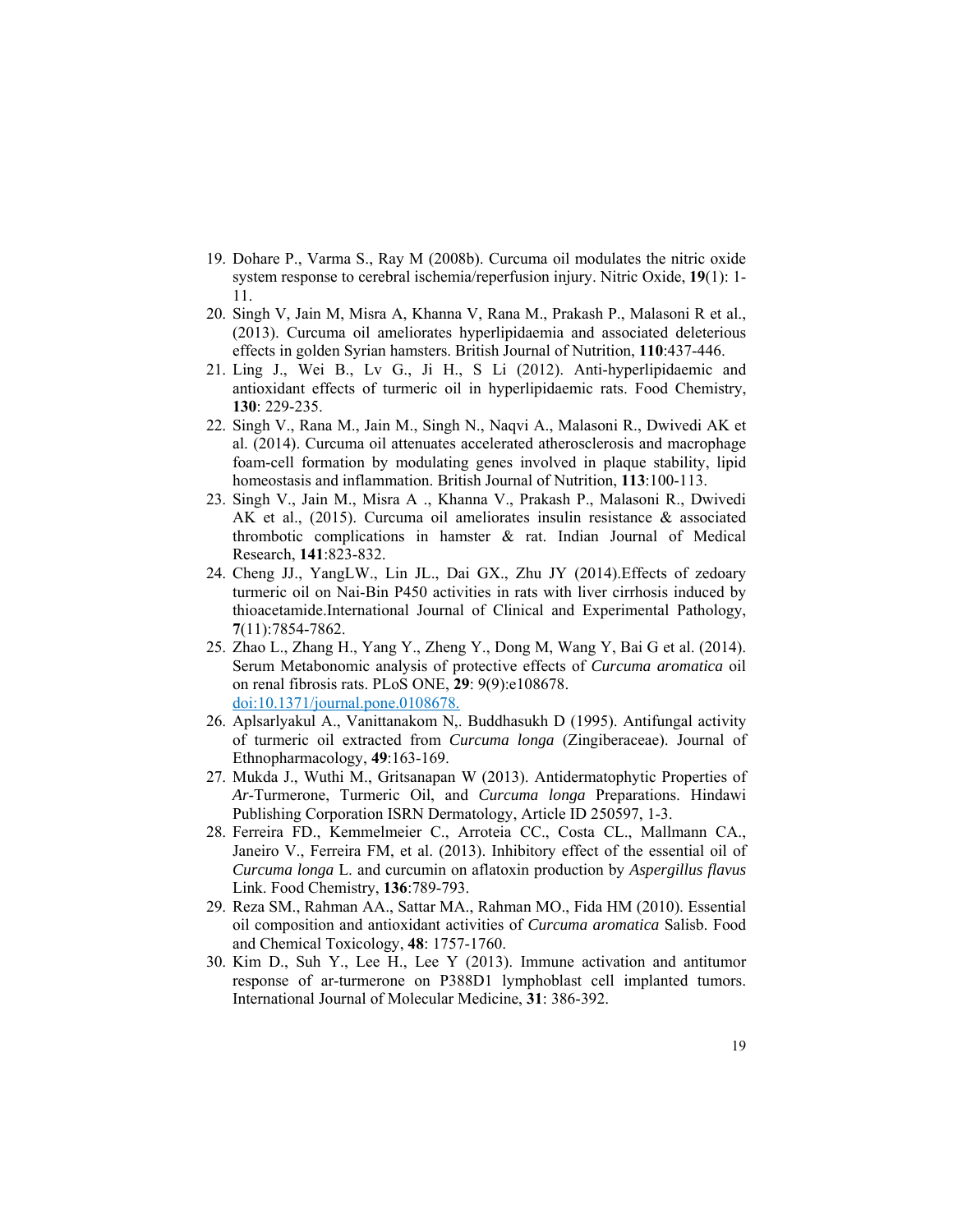- 31. Baik KU., Jung SH., Ahn BZ (1993). Recognition of pharmacophore of arturmerone for its anticancer activity. Archives of Pharmacal Research, **16**: 254- 256.
- 32. Nishiyama T., Mae T., Kishida H., Tsukagawa M., Mimaki Y., Kuroda M., Sashida Y et al. (2005). Curcuminoids and sesquiterpenoids in turmeric (*Curcuma longa* L.) suppress an increase in blood glucose level in type 2 diabetic KK-Ay mice. Journal of Agricultural and Food Chemistry, **53**: 959- 963.
- 33. Lee HS (2006). Antiplatelet property of Curcuma longa L. rhizome-derived arturmerone. Bioresource Technology, **97**: 1372-1376.
- 34. Liao JC., Tsai JC., Liu CY., Huang HC., Wu LY., Peng WH (2013). Antidepressant-like activity of turmerone in behavioral despair tests in mice. BMC Complementary and Alternative Medicine, **13**: 299.
- 35. Yue GGL., Chan BC., Hon PM., Lee MY., Fung KP., Leung PC., Lau CBS (2010). Evaluation of in vitro antiproliferative and immunomodulatory activities of compounds isolated from *Curcuma longa*. Food and Chemical Toxicology, **48**(8-9): 2011-2020.
- 36. Yue GGL., Cheng SW., Yu H., Xu ZS., Lee JKM., Hon PM., Lee MY et al. (2012). The Role of turmerones on curcumin transportation and P-glycoprotein activities in intestinal caco-2 cells. Journal of Medicinal Food, **15** (3): 242–252.
- 37. Joshi J., Ghaisas S., Vaidya A., Vaidya R., Kamat DV., Bhagwat AN., Bhide S (2003). Early Human safety study of turmeric oil (*Curcuma longa oil*) administered orally in healthy volunteers. Journal of the Association of Physicians of India, **51**:1055-1060.
- 38. Liju VB., Jeena K., Kuttan R (2013). Acute and subchronic toxicity as well as mutagenic evaluation of essential oil from turmeric (*Curcuma longa* L). Food and Chemical Toxicology, **53**: 52-61.
- 39. Orellana P., Afrikanova AM., Thomas T., Aibuldinov J., Dehaen YK., Witte PA., Esguerra CV (2013). Insights from zebrafish and mouse models on the activity and safety of ar-turmerone as a potential drug candidate for the treatment of epilepsy. PLoS ONE, 13:8(12):e81634 doi: 10.1371/journal.pone.0081634.
- 40. Mingjie J., Choi J., Lee J., Lee Y (2004). Induction of apoptosis by arturmerone on various cell lines. International Journal of Molecular Medicine, **14**: 253-256.